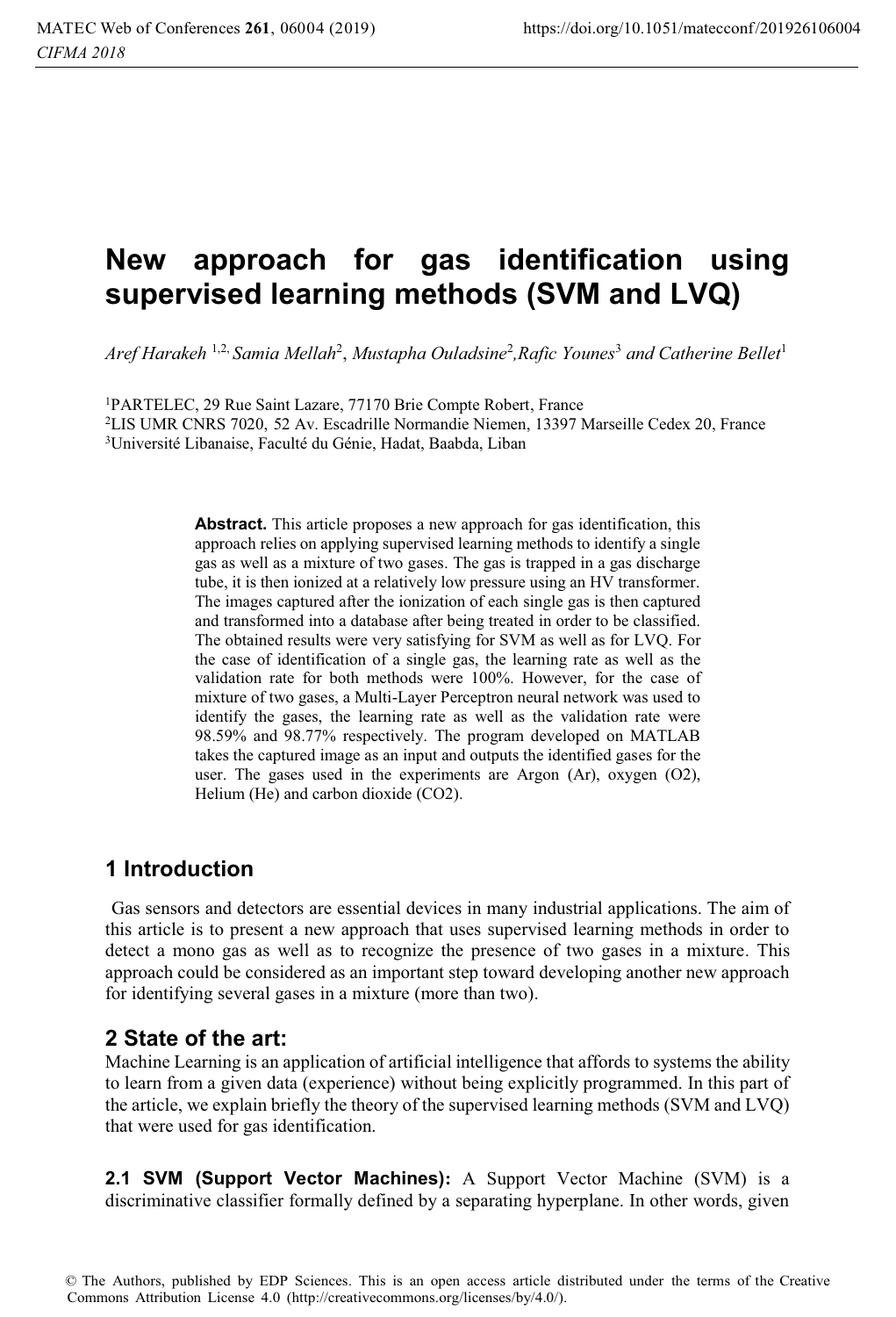labelled training data (supervised learning), the role of the algorithm is to output an optimal hyperplane which categorizes new examples. In two-dimensional space this hyperplane is a line dividing a plane in two parts where in each class lay in either side [1].

**2.2 LVQ (Learning Vector Quantization):** LVQ algorithms are related to other competitive learning algorithms such as self-organizing maps (SOMs) [2] and c-means. Competitive learning algorithms are based on the winner-take-all learning rule, and variants in which only certain elements or neighbourhoods are updated during learning. The original LVQ algorithms and most modern extensions use supervised learning for obtaining classlabelled prototypes (classifiers). However, LVQ can also be trained without labels by unsupervised learning for clustering purposes. [3]

# **3 Results and Discussion:**

The database obtained from the response of the mono gas (images captured after ionization of each gas) is of dimension (Mx4). The first three columns correspond to the three variables RGB characterising each sample xi (pixel). The forth corresponds to the class of the sample yi. M is the number of samples. Figure one shows the images captured from ionization of the four gases Argon (Ar), CO2, Helium (He) and O2.



Figure 1: Spectrum of Ar, CO2, He and O2

The data are three-dimensional, hence tracing the points xi in a 3D space gives us an idea about the linear or non-linear separability of the data. The repartition of this data in 3D space shows us that the data is totally linearly separable, hence the usage of artificial intelligence or SVM approaches are well adequate to this problem.

#### **3.1 Identification by SVM:**

Since the problem is a multi-class problem (4 classes), we used the tools of SVM multiclasses. We chose the one against one algorithm. We are searching for the number of hyperplans. Using each time as input the samples of the two classes to separate. To classify a new spectrum (identify the gas corresponding to it), a majority vote on the six classifiers is implemented. As we saw when viewing the database, the data is perfectly linearly separable. Therefore, the application of hard-margin SVMs is sufficient to find the optimal hyperplanes that perfectly divide this data into four classes. Then the matrix of quadratic coefficients Q is generated. The criteria to minimise is written in the quadratic program as:

$$
\min \frac{1}{2} \alpha^T Q \alpha + f^T \alpha \tag{1}
$$

Respecting the constraints:  $y^T \alpha = 0$  (2) and  $0 \le \alpha_n \le C$  (3) With:  $f = -(unity vector of dimension (N \times 1))$  and  $C = \infty$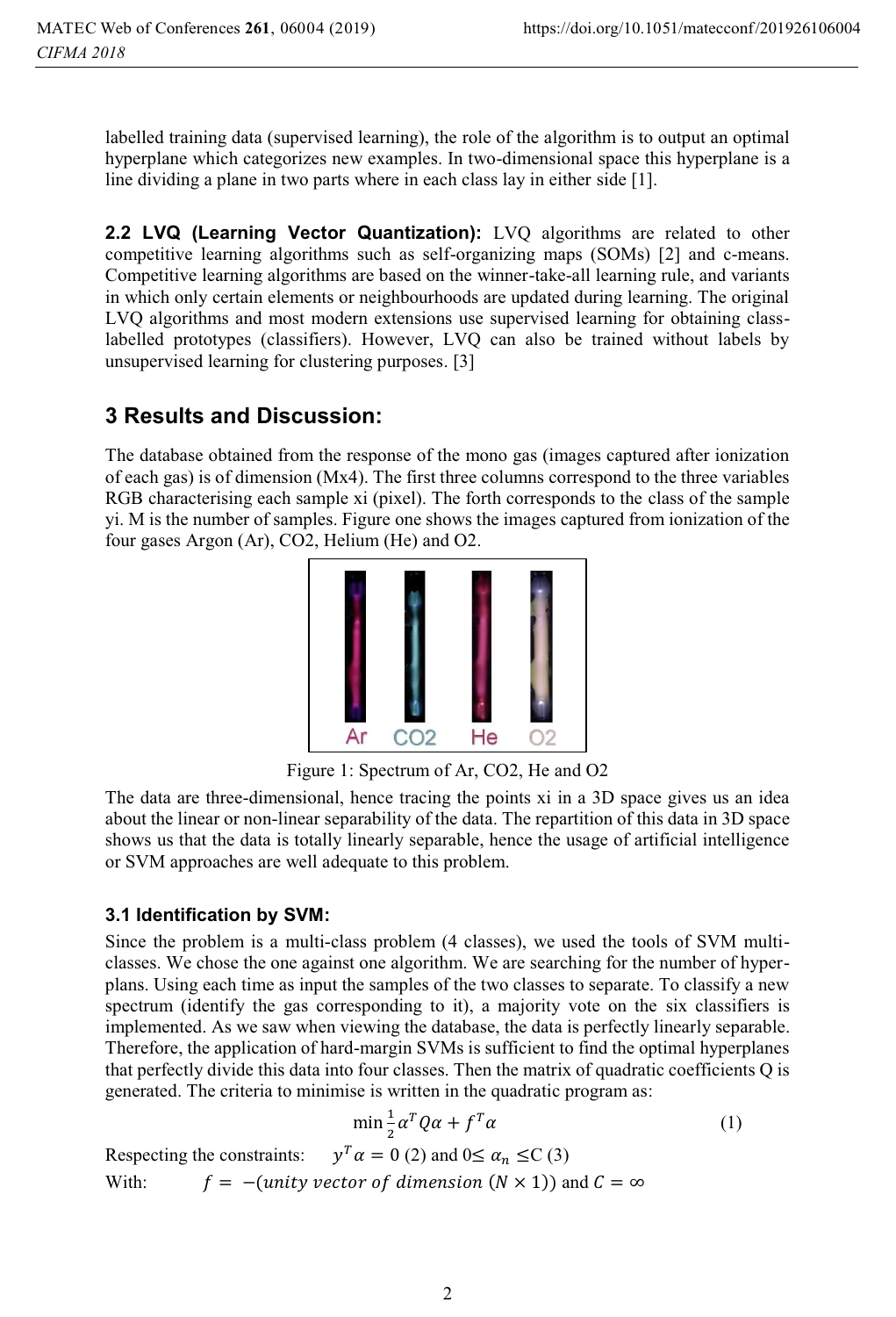The command "quadprog" in Matlab permits us to solve the minimisation problem with constraints. As mentioned earlier, we use the one against one approach, so for every two different data classes we follow these steps in order to determine the hyperplane that separates their data. Thus, we will get six hyperplanes. To classify our data with the SVM approach, we first tested the SVM hard margin method. The result obtained is very satisfying (learning and validation rate 100%).

#### **3.2 Identification by LVQ:**

The architecture of the network can vary according to the number of neurons of the competitive layer, and according to the number of neurons of this same layer assigned to each class. The purpose of learning is the estimation of the coefficients of the matrix W (connection weights) to best fulfil the task for which the network is intended. By phase of learning is therefore meant the phase in which the network coefficients undergo modifications according to rules called learning rules, until the network is stabilized, that is to say until what the desired output is almost achieved. The parameters to be optimized are generally four in number: the number of neurons of the competitive layer and the number of neurons affected at each class, the number of iterations, adjustment coefficient, and the coefficient of initialisation of weight. The resultant configuration for this network gives us a learning rate and a validation rate equals to 100%.

#### **3.3 Identification of Two Gases using an MLP Neural Network:**

In our case (four gases), there exist six possible cases for mixtures of two gases which are  $(CO2,O2)$ ,  $(CO2,Ar)$ ,  $(CO2,He)$ ,  $(O2,Ar)$ ,  $(O2,He)$ , and  $(Ar,He)$ . For every case of mixture of two gases, the total RGB of all possible mixtures ranging from (99% Gas1, 1% Gas2) to (1% Gas1, 99% Gas2) was provided as an input database to the Matlab neural network toolbox (nftool). The output corresponding to the total RGB for mixtures of (CO2,O2), (CO2,Ar), (CO2,He), (O2,Ar), (O2,He), (Ar,He) are 1100, 1010,1001,0110,0101,0011 respectively. The neural network was trained on 70% of the input samples. Validation and testing were done on 15% of input samples. The learning rate as well as the validation rate were 98.59% and 98.77% respectively. The figure below shows a Matlab GUI that takes the measured values of RGB as an input, and uses the neural network to identify the gases in the mixture.



Figure 2: Matlab GUI for gas identification

#### **4. Conclusion and Perspectives**

As a result, a new approach for gas identification using SVM and LVQ was studied and tested on four different gases. This approach allows us to identify only a mono gas, the results showed a 100% learning rate for SVM and LVQ, which is considered to be promising. In addition, an MLP neural network was used in order to identify the gases in a mixture of two